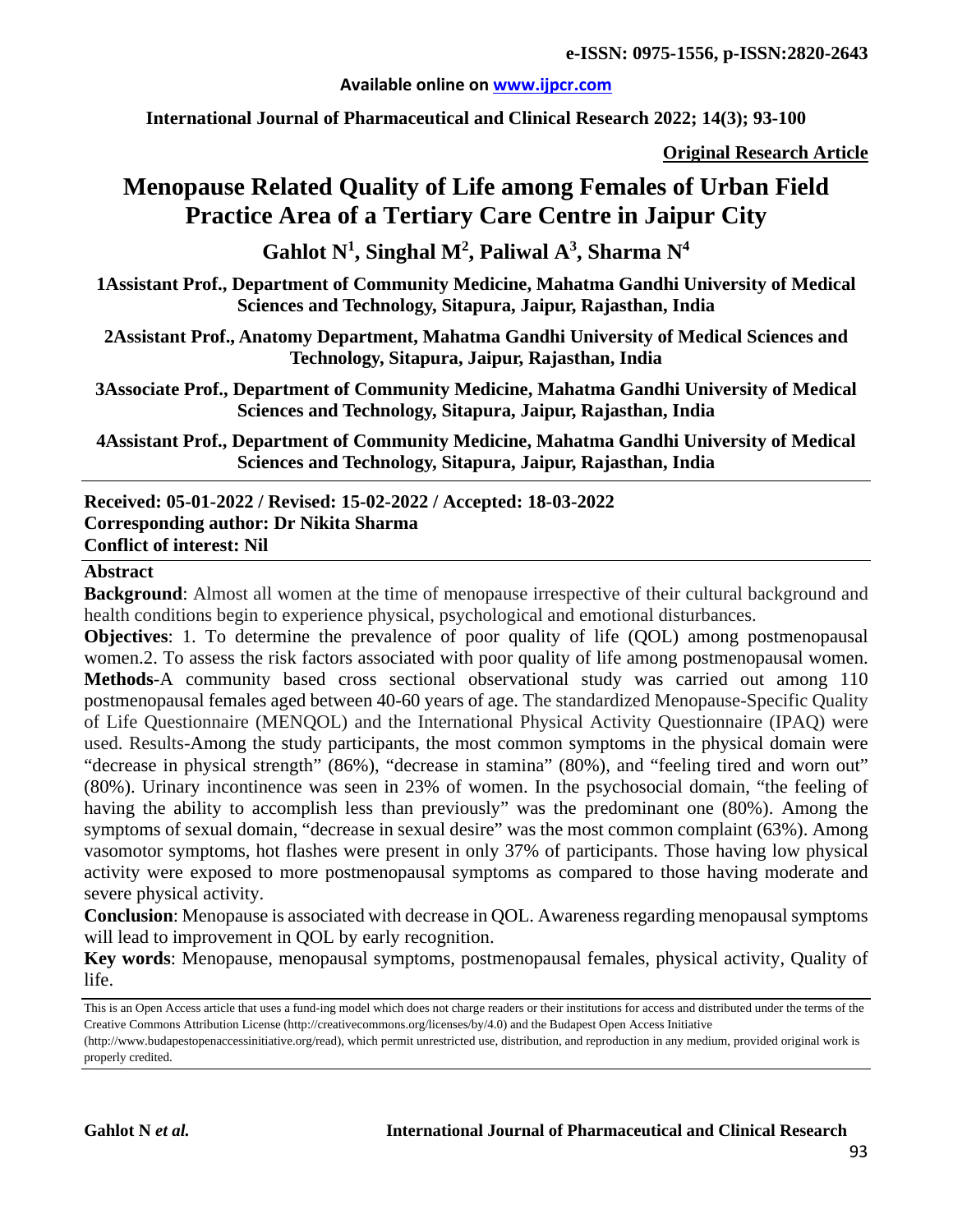# **Introduction**

The World Health Organization has defined menopause as twelve months of amenorrhea after the last menstrual period. This process is the result of complete or partial absence of oestrogen release from ovaries as well as depletion of ovarian follicles.[1] Almost all women at the time of menopause irrespective of their cultural background and health conditions, begin to experience physical, psychological and emotional disturbances. Those turmoils coincide with a progressive decline of female hormones, estrogen and progesterone, culminating to a total shutdown from the ovaries. During this period, women present difficulties in accurately describing physical, psychosocial or sexual disturbances and report mainly hot flashes, nervousness, depression, insomnia, and general fatigue. [\[2\]](https://journals.plos.org/plosone/article?id=10.1371/journal.pone.0230515#pone.0230515.ref003)

These vast arrays of symptoms progressively worsen the well-being of women, and affect, consequently, their quality of life (QOL) on a daily basis. The World Health Organization defines quality of life (QOL) as "individuals' perception of their position in life in the context of the culture and value systems in which they live and in relation to their goals, expectations, standards and concerns [\[3\]](https://bmcwomenshealth.biomedcentral.com/articles/10.1186/s12905-020-00960-4#ref-CR1)" With the increase in the life expectancy, a woman spends almost a third of her life in menopause.[\[4\]](https://www.ncbi.nlm.nih.gov/pmc/articles/PMC3576769/#b1)Therefore, the QOL of postmenopausal women is of great public-health interest.[\[5\]](https://bmcwomenshealth.biomedcentral.com/articles/10.1186/s12905-020-00960-4#ref-CR9)

There is an important role of prevention using health education and creating awareness among these women. Proper attention to the health problem and emotional needs of these women can indirectly help in the health of the family and community at large. By taking appropriate preventive measures this can be ameliorated and further deterioration can be checked to boost the quality of their lives.

The present study was undertaken with a service approach to give health care advice to the needy.

### • To determine the prevalence of poor quality of life among postmenopausal women.

• To assess the risk factors associated with poor quality of life among post menopausal women.

# **Materials and methods:**

# **Study design and study setting**

A community based cross sectional observational study was carried out among postmenopausal females aged between 40-60 yrs of age, residing for more than 06 months inurban field practice area of Department of Community Medicine, MGMCH, Jaipur. Field work was conducted by house-to-house survey between Dec 2021 and Jan 2022.The data was collected using a pretested questionnaire. The questionnaire was tested for appropriateness by conducting a pilot study. Before collection of data consent was obtained from all study subjects after explaining the importance of the study in detail.

# **Study subjects:**

**Operational definition:** We have included subjects following WHO definition of menopause. WHO has defined menopause as twelve months of amenorrhea after the last menstrual period.

# **Inclusion criteria:**

- Women between the age of 40-60 yrs in urban field practice area of MGMCH, Pratap Nagar, Jaipur who have attained natural menopause
- Those who consented for the study.

# **Exclusion criteria:**

Women who experienced an induced menopause, due to several medical conditions such as hysterectomy, ovariectomy, radiation or chemotherapy and to only target those entering menopause naturally.

# **Aims and Objectives:**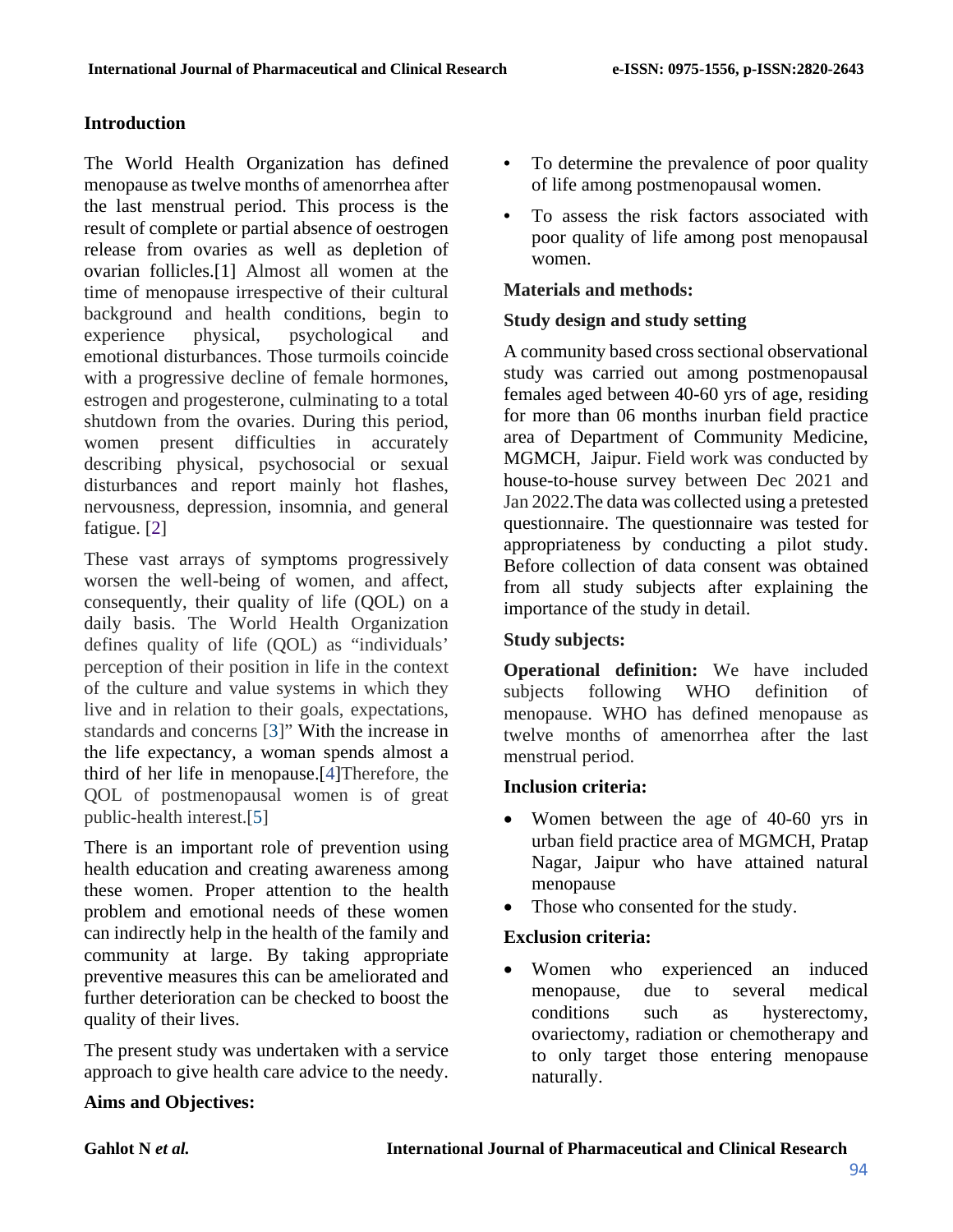• Women with chronic medical conditions and taking some medication.

# **Sample size**

Total population of femalesbetween the age of 40-60 yrs residing inurban field practice area of MGMCHis 425 (9.1%). Sample size was calculated by doing a pilot study on 50 postmenopausal women and prevalence of symptoms was found to be 80%. Furthermore, the same was found by the literature search.[6]

According to the formula, sample size N is calculated as-

# **N = 4pq/l2**

p=80 (crude prevalence)

 $q= 100-p=20$ 

l= 10% of p (allowable error)=8

The required sample size was found to be 100.

The sampling frame was obtained from family survey records of urban field practice area of department of Community Medicine MGMC, Jaipur. Total houses which lodged the postmenopausal women were included in the sampling frame.

Systemic random sampling of every 10th house from the list of houses that lodged the postmenopausal woman was chosen.

# **Sampling method**

Data was collected by interview method to enquire regarding socio-demographic variables, menstrual history and physical activity. Menopausal status was taken according to the World Health Organization's definition of menopause i.e. the natural cessation of the menstrual period for 12 months or longer.

# **Data collection tools**

The standardized Menopause-Specific Quality of Life Questionnaire (MENQOL) was used to assess menopause related symptoms consisting of physical, vasomotor, psychosocial and sexual domains.

The International Physical Activity Questionnaire (IPAQ) was used to evaluate the physical activity level of participants.

Overall, around 150 questionnaires were distributed among the research team to approach eligible candidates. Statistical analysis were performed on the total number of complete collected material  $(N = 110)$ .

Among the various questionnaires worldwidely published on the QOL of women during menopause, and after a thorough literature review, the research team decided to use an internationally validated questionnaire, the MENQOL. Before proceeding, permission was solicited from the research team that applied this self-administered tool in its Hindi version. It consists of a total of 29 items, divided into four domains: vasomotor (items 1–3), psychosocial (items 4–10), physical (items 11–26) and sexual (items 27–29). Answers, provided in a Likertscale format, were displayed as "no" or "yes", with the latter spread from zero to six, respectively indicating the presence of the symptom and its degree, from being not bothersome to extremely bothersome. Calculations of each domain are computed separately and then summed up to reach the final score of MENQOL.[7]

PA level of each participant was defined via the International Physical Activity Questionnaire (IPAQ), in its short form, where subjects mention how much exercise they did in a typical week. This self-administered questionnaire, used worldwide, assesses the overall PA over the last seven days, to categorize it as low, moderate or high.[8]

The study material was tested on a sample of 20 women in a pilot study, prior to its official launch. The first section of the questionnaire, concerningsocio-demographic and medical data was filled by the research team, during face-toface interviews. The last sections (MENQOL and IPAQ) were filled by the participant herself.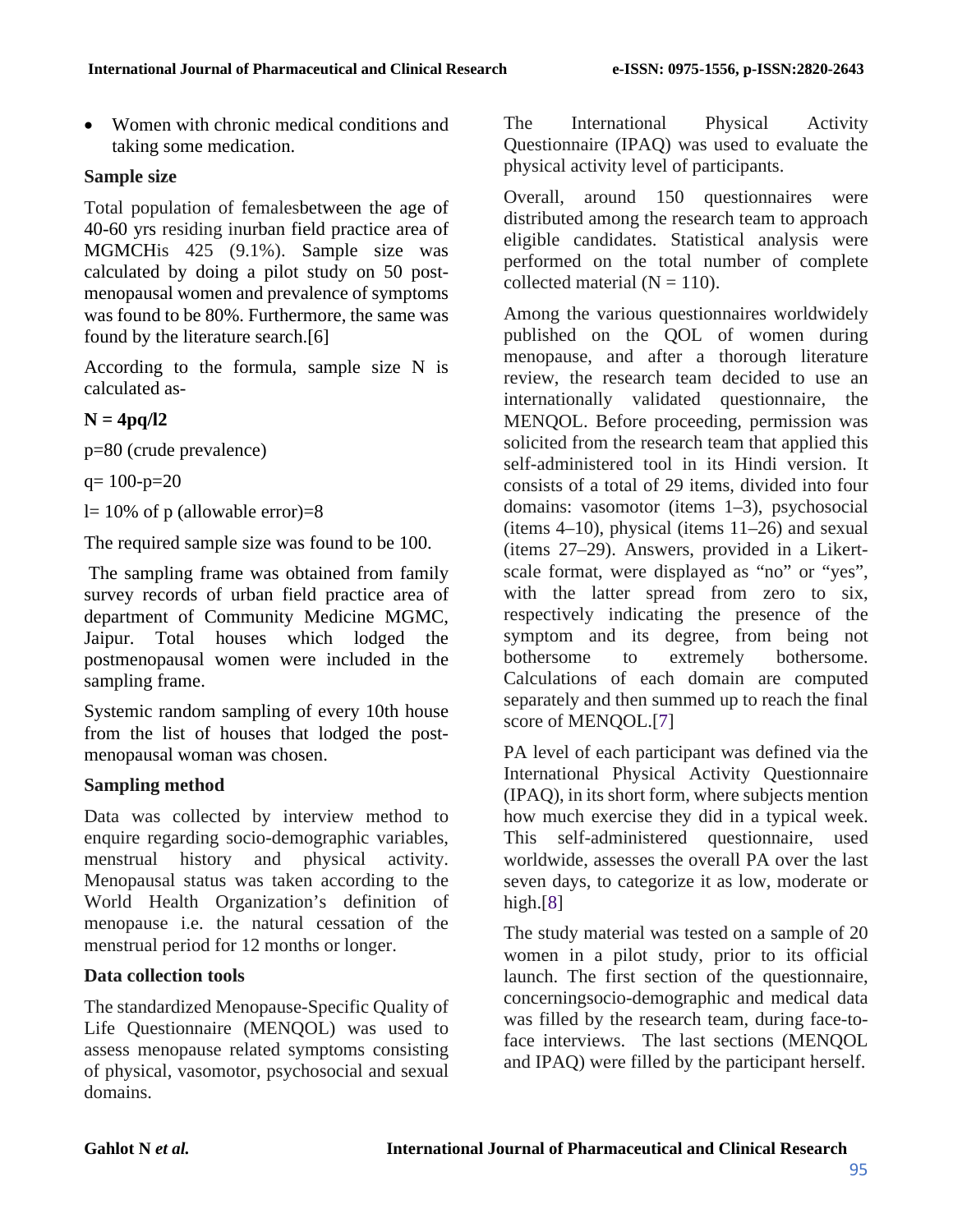### **Ethical considerations**

After obtaining institutional ethical committee clearance, the significance of the study was explained to all the participants, and written informed consent was taken.

#### **Statistical analysis**

Data entry was done in Microsoft Excel and analysed. Descriptive statistics such as frequency and percentage were calculated. The mean scores of four domains among menopausal women were depicted. Association of variables were analysed using chi-square test and P<0.05 was taken as statistically significant.

### **Socio-demographic characteristics of study participants**

The study population included 110 women above the age of 40 years. The mean age of postmenopausal women included in this study was found to be 46.81±4.2 yrs. Majority of women were married (71%), homemakers (70%) and were educated till middle school (40%). Socioeconomic status as per modified BG Prasad's classification [9] is detailed in Table 1. Most of the study participants belonged to Class III (37%) followed by Class IV (23%). The mean duration since menopause was found to be 10.44 (7.21) yrs.

#### **Results**

| S.No. | SOCIO-DEMOGRAPHIC VARIABLES                                   | $n\left(\frac{6}{6}\right)$ |
|-------|---------------------------------------------------------------|-----------------------------|
|       | Age Group                                                     |                             |
|       | 41-50 yrs.                                                    | 46 (42)                     |
|       | 51-60 yrs.                                                    | 64 (58)                     |
|       | Occupation                                                    |                             |
|       | Semi-professional                                             | $\overline{2}$<br>(2)       |
|       | Clerical/shop owner/farmer                                    | $\mathfrak{Z}$<br>(3)       |
|       | Skilled                                                       | $\overline{4}$<br>(4)       |
|       | Semi-skilled                                                  | 8<br>(7)                    |
|       | Unskilled                                                     | (14)<br>16                  |
|       | Unemployed/housewife                                          | 77<br>(70)                  |
|       | Education                                                     |                             |
|       | No formal education                                           | 22(20)                      |
|       | Primary school                                                | 16(15)                      |
|       | Middle school                                                 | 44 (40)                     |
|       | High school                                                   | 11(10)                      |
|       | Intermediate                                                  | (8)<br>9                    |
|       | Graduate                                                      | (5)<br>6                    |
|       | Post-graduate                                                 | $\overline{2}$<br>(2)       |
|       | <b>Marital Status</b>                                         |                             |
|       | Married                                                       | 78 (71)                     |
|       | Unmarried                                                     | 1(1)                        |
|       | Widow                                                         | 28(25)                      |
|       | Separated                                                     | 3(3)                        |
|       | modified BG<br>Socio-economic<br>Prasad's<br>status<br>as per |                             |
|       | classification.                                               |                             |
|       | Class I                                                       | 9(8)                        |
|       | Class II                                                      | 14(13)                      |
|       | Class III                                                     | 41(37)                      |
|       | <b>Class IV</b>                                               | 25(23)                      |
|       | Class V                                                       | 21(19)                      |

**Table 1: Socio-demographic characteristics of study participants (N=110)**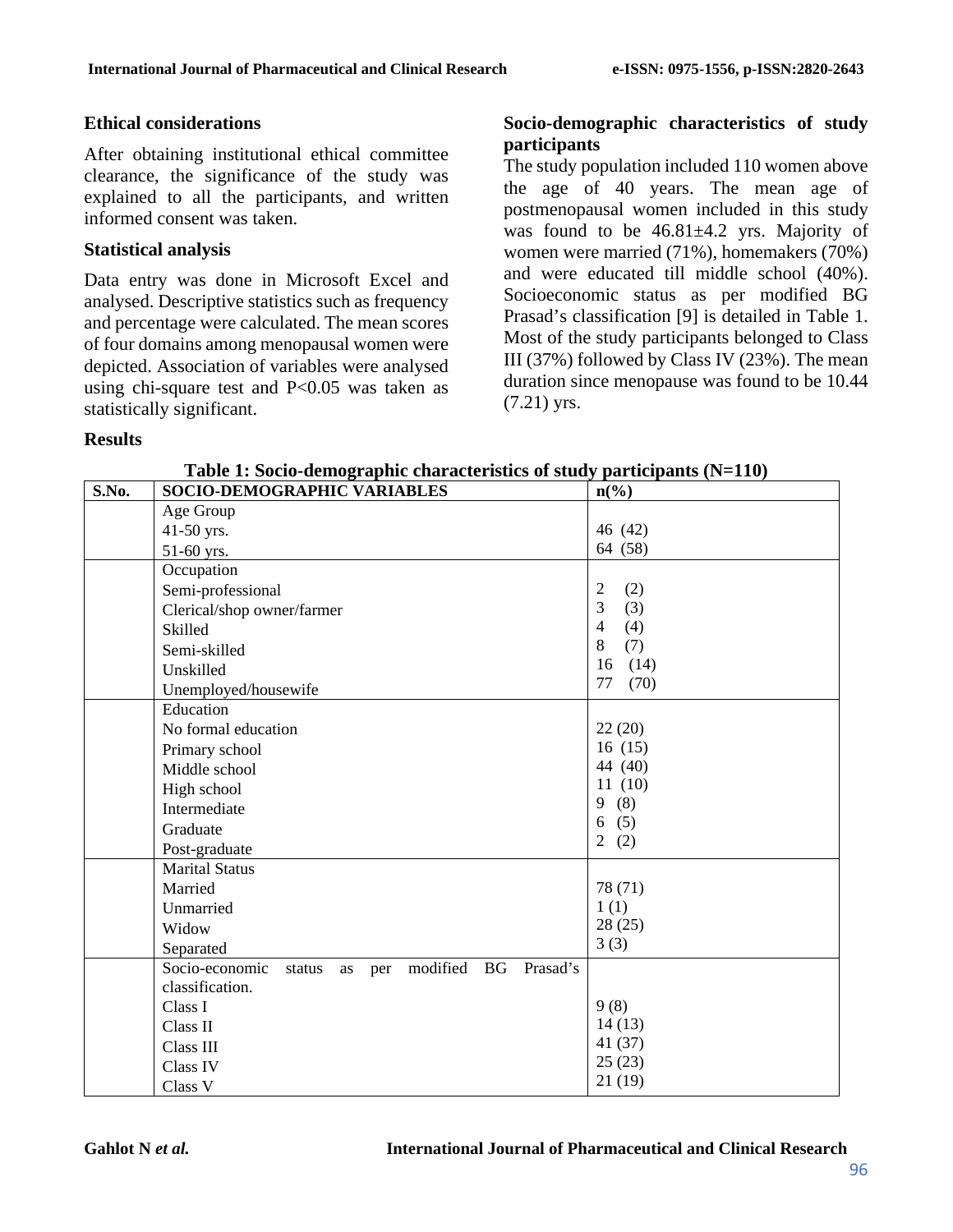| <b>Symptom</b>                                  | Frequency       | Average<br>of<br>score |
|-------------------------------------------------|-----------------|------------------------|
|                                                 | $n\binom{0}{0}$ | symptom                |
| Hot flashes                                     | (37)<br>41      | 5                      |
| Night sweats                                    | (20)<br>22      | 5                      |
| Sweating                                        | (30)<br>33      | $\overline{4}$         |
| Dissatisfaction with my personal life           | (31)<br>34      | $\overline{4}$         |
| Feeling anxious or nervous                      | (55)<br>61      | 5                      |
| Poor memory                                     | (56)<br>62      | $\overline{4}$         |
| Accomplishing less than I used to               | (80)<br>88      | 5                      |
| Feeling depressed down or blue                  | (38)<br>42      | 5                      |
| Being impatient with other people               | (29)<br>32      | 5                      |
| Aching in muscles and joints                    | 75<br>(68)      | 5                      |
| Feeling tired or worn out                       | (80)<br>88      | 5                      |
| Difficulty sleeping                             | (25)<br>28      | 5                      |
| X in back of the neck or head                   | (36)<br>40      | 5                      |
| Decrease in physical strength                   | (86)<br>95      | $\overline{4}$         |
| Decrease in stamina                             | (80)<br>88      | $\overline{4}$         |
| Lack of energy                                  | (60)<br>66      | $\overline{4}$         |
| Weight gain                                     | (22)<br>24      | 5                      |
| Low back ache                                   | (53)<br>58      | 5                      |
| Frequent urination                              | (26)<br>29      | 5                      |
| Involuntary urination when laughing or coughing | 25<br>(23)      | $\overline{4}$         |
| *Decrease in my sexual desire (N=78)            | 49<br>(63)      | 5                      |
| *Vaginal dryness (N=78)                         | 18<br>(23)      | $\overline{4}$         |
| *Avoiding intimacy (N=78)                       | (57)<br>45      | $\overline{4}$         |
| Leg pain or cramps                              | 56 (51)         | 5                      |

**Table 2: Distribution of prevalence of major menopausal symptoms and their respective average scores in the study population**

\*Widowed, unmarried and separated women were excluded in calculation of sexual symptoms

The distribution of prevalence of the major menopausal symptoms among study participants and their respective average scores are summarized in Table 2. Among the study participants at least one symptom in the physical domain was experienced by all the participants (n=110), the most common being "decrease in physical strength" (86%), "decrease in stamina" (80%), and "feeling tired and worn out" (80%). Urinary incontinence was seen in 23% of women.

In the psychosocial domain, all women experienced at least one symptom, "the feeling of having the ability to accomplish less than previously" being the predominant one (80%). Among the symptoms of sexual domain, "decrease in sexual desire" was the most common complaint (63%). Vasomotor symptoms were comparatively less among the study group. Hot flashes were present in only 37% of participants.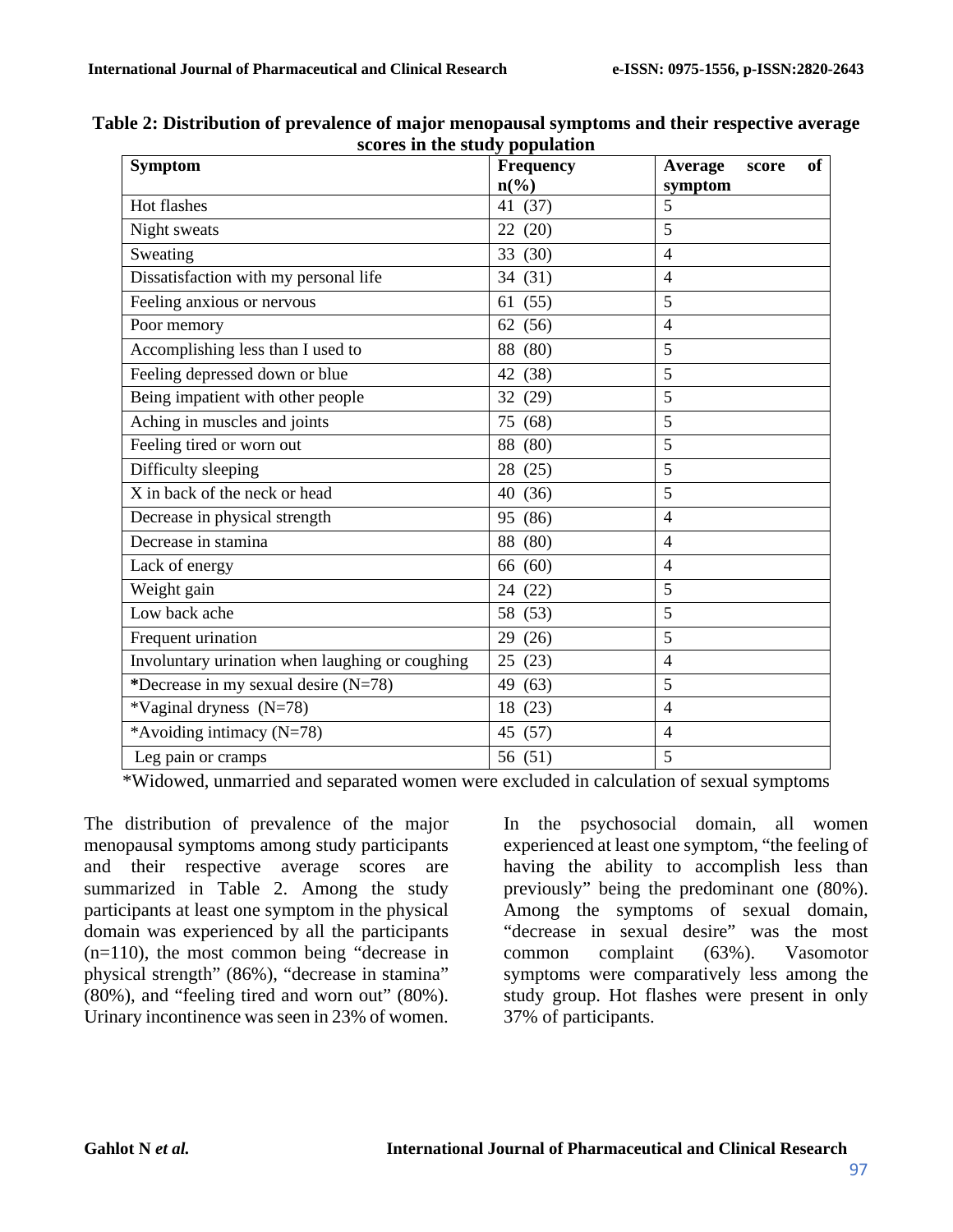| study<br>of<br>Age<br>population | <b>Vasomotor</b><br>symptoms<br>$(N=110)$ |        | Psychosocial<br>symptoms<br>$(N=110)$ |        | $\sim$<br><b>Physical</b><br>symptoms<br>$(N=110)$ |        | .<br><i>*Sexual</i><br>symptoms<br>$(N=78)$ |        |
|----------------------------------|-------------------------------------------|--------|---------------------------------------|--------|----------------------------------------------------|--------|---------------------------------------------|--------|
|                                  | Present                                   | Absent | Present                               | Absent | Present                                            | Absent | Present                                     | Absent |
| $41-50$ years<br>$(n=46)$        | 36                                        | 10     | 38                                    | 8      | 40                                                 | 6      | 30                                          | 6      |
| $51-60$ years<br>$(n=64)$        | 38                                        | 26     | 34                                    | 30     | 39                                                 | 25     | 26                                          | 16     |
| X <sub>2</sub> value             | 4.335                                     |        | 10.2891                               |        | 8.9521                                             |        | 4.3956                                      |        |
| (p-value)                        | (0.0373)                                  |        | (0.0013)                              |        | (0.0028)                                           |        | (0.036)                                     |        |

**Table 3: Prevalence of post-menopausal symptoms in relation to age in study population**

X2– chi square

Table 3 shows that there was a significant difference between the age groups and the prevalence of postmenopausal symptoms. Prevalence of post-menopausal symptoms was more among women of age group 41-50 yrs as compared to those of 51-60 yrs age.

| S.No. | Categories of physical activity | $n\left(\frac{0}{0}\right)$ |
|-------|---------------------------------|-----------------------------|
| ı.    | Low                             | 53(48)                      |
| "     | Moderate                        | 49(44)                      |
| J.    | Severe                          | 8(8)                        |

**Table 4: Prevalence of post-menopausal symptoms in relation to physical activity in study population**

All the study participants were divided into three categories according to their level of physical activity.Table 4 shows that most of the study participants i.e. 53 (48%) fall in the category of lowphysical activity. Those study participants which were involved in moderate physical activity were 49 (44%) and only 8 (8%) were having severe physical activity.

| of<br><b>Categories</b><br><b>Physical</b><br><b>Activity</b> | <b>Vasomotor</b><br>symptoms<br>$(N=110)$ |               | population<br><b>Psychosocial</b><br>symptoms<br>$(N=110)$ |        | <b>Physical</b><br>symptoms<br>$(N=110)$ |               | <i>*Sexual</i><br><b>Symptoms</b><br>$(N=78)$ |               |
|---------------------------------------------------------------|-------------------------------------------|---------------|------------------------------------------------------------|--------|------------------------------------------|---------------|-----------------------------------------------|---------------|
|                                                               | <b>Present</b>                            | <b>Absent</b> | <b>Present</b>                                             | Absent | <b>Present</b>                           | <b>Absent</b> | <b>Present</b>                                | <b>Absent</b> |
| Low                                                           | 40                                        | 13            | 34                                                         | 19     | 43                                       | 10            | 40                                            | 10            |
| Moderate                                                      | 29                                        | 20            | 25                                                         | 24     | 22                                       | 27            | 13                                            | 8             |
| Severe                                                        | ∍                                         | 6             |                                                            |        |                                          |               |                                               | 6             |
| X2value                                                       | 8.8474                                    |               | 7.9221                                                     |        | 22.0389                                  |               | 13.1720                                       |               |
| (p-value)                                                     | 0.0119                                    |               | 0.1904                                                     |        | 0.0                                      |               | 0.0014                                        |               |

**Table 5: Prevalence of post-menopausal symptoms in relation to physical activity in study population**

\*Widowed, unmarried and separated women were excluded in calculation of sexual symptoms Prevalence of post-menopausal symptoms in relation to physical activity in study population is shown in table 5. Those having low physical activity were exposed to more postmenopausal symptoms as compared to those having moderate and severe physical activity.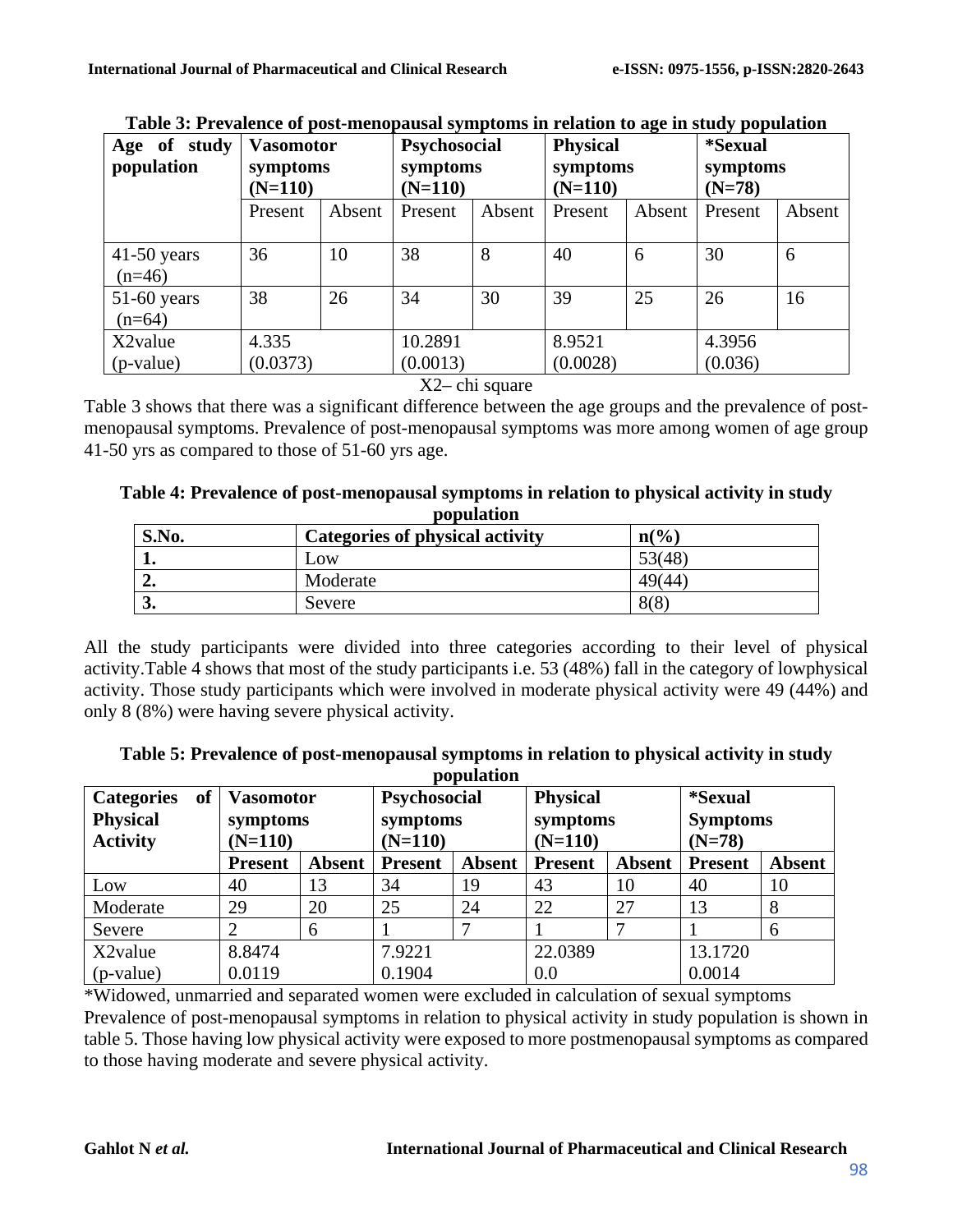# **Discussion:**

According to current study, the mean age of menopause attainment was 46.81±4.2 yrs. Mean age at menopause in Indian women ranges from 44.58±4.26 yrs and in the western world from 48 to 51 yrs.[10] This might be due to regional differences, environmental factors and genetic factors.Similar age at menopause was observed in other studies.[11,12]

In the present study, the most common symptom was that of the physical domain, followed by sexual, psychological and sexual domains. In the physical domain, the symptoms of " decrease in physical strength" (86%), "decrease in stamina" (80%) and "feeling tired and wornout" (80%) were the most common. The psychosocial symptom of " being able to accomplish less than previously" (80%) and the sexual symptom of " decrease in sexual desire" (63%) were the predominant complaints. Vasomotor symptoms were comparatively less among the study participants with hot flushes seen in (37%) of the study participants. These results are consistent with findings of Poomalar and Arounassalame, Nayak et al and Goyal et al, but not with that of Sharma and Mahajan. [13,14,15,16]

Mahajan et al [17] did a study in North India regarding health issues of menopausal women in which they have mentioned about a report by WHO, which states that hot flushes are prevalent more in European and North American population as compared to Asians. In the current study hot flushes were present only in 37% of postmenopausal females.

These diversities in various menopausal symptoms probably exist because women experience a reduction in estrogen levels in a wide variety of ways, with great interindividual variations.

A study which was done by Sudha et al, showed that the mean number of postmenopausal symptoms were significantly higher in >50 years age group as compared to those in <50years age group. [18] Whereas in our study, there was a

significant difference between the age groups. 41-50 years age group showed higher prevalence of postmenopausal symptoms as compared to 51- 60 years age group.

According to present study, moderate and severe physical activity was found to be protective against development of postmenopausal symptoms. Those study participants doing low physical activity were more exposed to development of menopausal symptoms as compared to those involved in moderate and severe physical activity. Similar results were shown in a study by Steriani Elavsky et al [19] suggesting that being physically active may reduce perceived severity of menopausal symptoms and enhance psychological wellbeing.

### **Conclusion:**

- Menopause is associated with decrease in QOL.
- Certain socio-demographic variables may aggravate menopausal symptoms.
- Awareness regarding menopausal symptoms will lead to improvement in QOL by early recognition.

Thus Government could concentrate on providing health services to women in postmenopausal age group also besides women in reproductive age. So in National Health programs component related to specific health needs of post-menopausal women should be incorporated.

# **References:**

- 1. Khanum A, Ejaz S, Butt A, Randhawa FA. Gynecology and obstetrics. Gynecol Obstet. 2016;6(4):10-2
- 2. Bruce D, Rymer J. Symptoms of the menopause. Best Pract Res ClinObstetGynaecol. 2009 Feb;23(1):25–32. pmid:19056320
- 3. CONSTITUTION of the World Health Organization, Chronicle of World Health Organization.1947;1(1-2) 29-43. PMID; 20267861.